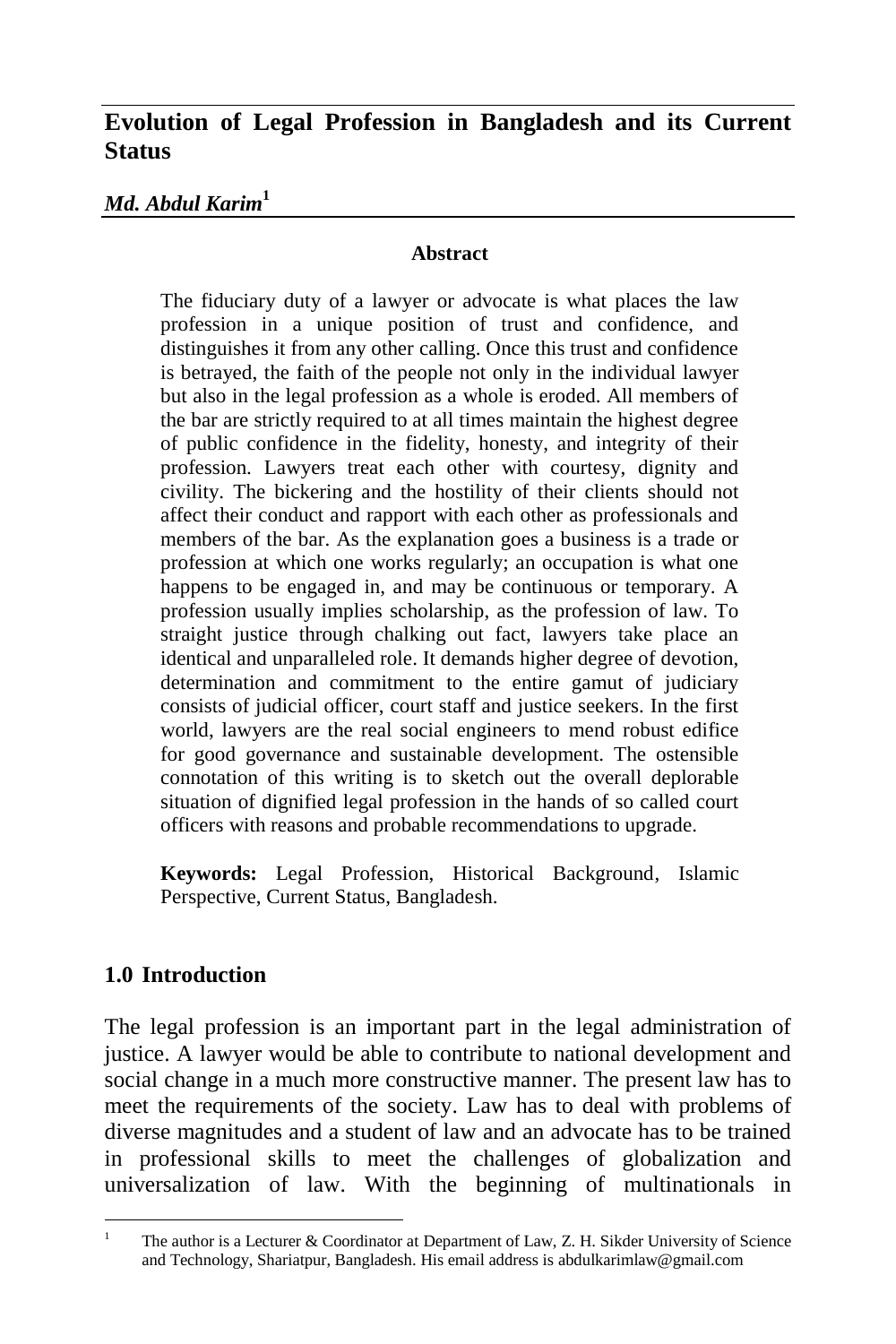Bangladesh as anywhere else, the task of lawyers would be highly technical and an imperative need would arise to have competent lawyers who would be trained in the right culture of legal education. It is impossible for the state to administer justice effectively without a wellorganized legal profession. The administration of justice in a legal system is run and administered by the interaction of some essential organs, as judiciary, judge, legal profession, advocates. The legal profession occupies a very important position in the legal system as it provides the necessary legal serve both the litigants and to the courts. The common proverb is that strong Bar begets strong Bench, which means the efficiency of the judges depends on the efficiency of the lawyers. The history of the legal profession is the history of struggle and in the passage of time it turns a formal stage, plays an important role in the justice system and society. Legal profession in the ancient and medieval period is very vogues and uncertain but today it possess an important part in the justice system. As one phase of our lives end with completion of school, another phase of rigorous decision making begins regarding the career path that you would like to take. The third most common choice, right after becoming a doctor or an engineer, is choosing the profession of a lawyer. In order to aid in the decision making process, here's a gist of the realities of law school and the profession itself in Bangladesh.

#### **2.0 Legal Profession**

Legal profession known as 'the bar', after the railing in courtrooms, the legal profession is the vocation of the law, and its practitioners include essentially those who hold licenses to practice law granted by states or particular courts, but also those who through legal education or vocation participate in the culture or institutions of the law. Law is a profession, and, as such, it requires special knowledge and skill acquired under the supervision of a practitioner and is subject to standards of admission and regulation by elite within the profession. There were lawyers of various sorts in ancient Greece and Rome, but the legal profession in its current sense was a medieval invention. The development of a professional bench and bar in England began in the twelfth and thirteenth centuries, shortly after the rediscovery of the texts of classic Roman law led both to more sophisticated forms of legal education and to a more complex system of national and Church laws. In early medieval England, university instruction prepared young men to practice canon and admiralty law, while a loose band of full-time lawyers consolidated into various London houses or ‗inns' in which the older lawyers who pled before the courts taught younger lawyers. These inns became the basis for both the schooling and the management of the bar. By the dawn of the American colonial era,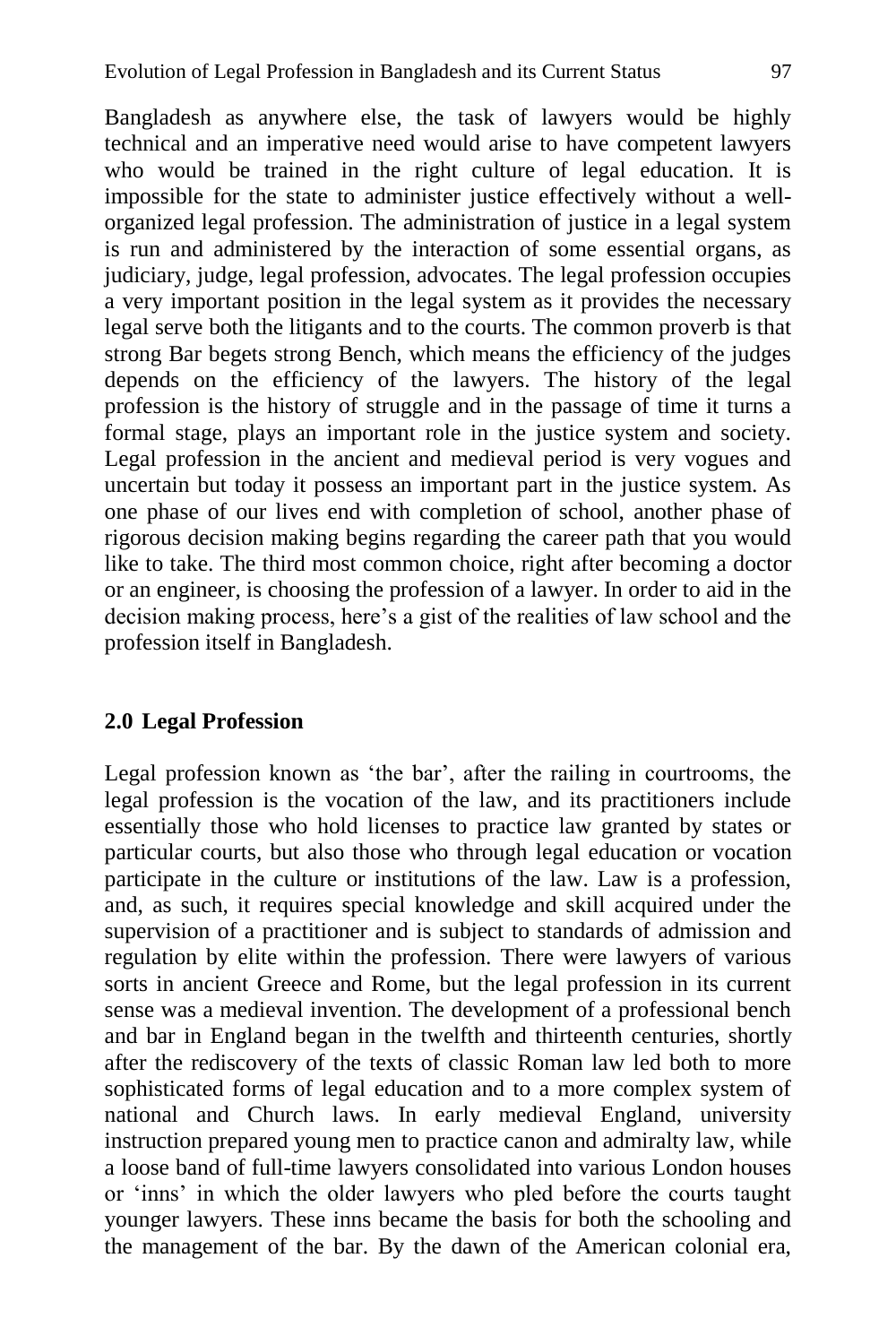English lawyers usually studied the liberal arts at a college or university and then studied law in one of the London Inns of Court. Scotland maintained a similar institution in the College of the Faculty of Advocates.

The body of individuals qualified to practice law in a particular jurisdiction. A lawyer, according to Black's Law Dictionary is ‗a person learned in the law; as an attorney, counsel or solicitor; a person licensed to practice law'. Professional judges in Cuba are elected for unlimited terms, serving until they are no longer capable or until removed by the electoral body. Persons seeking to become judges are required to pass an examination given by the Ministry of Justice.

# **2.1 Legal Professional**

A legal professional or practitioner is called an advocate. He is an agent of his/her client and an officer of the court at the same time. An advocate has a responsibility to his client as well as to the court. According to s 2(a) of the Bangladesh Legal Practitioners and Bar Council order 1972 'advocate' means an advocate entered in the roll under the provision of Bangladesh Legal Practitioners and Bar Council Order.

# **2.2 Why Legal Profession**

A career in the legal profession can be intellectual challenging, personally fulfilling and financially rewarding. Below are 10 reasons to choose a career in the legal profession.<sup>2</sup>

Financial Rewards: The legal profession is one of the most lucrative industries in today's job market. Double-digit growth in recent years has produce healthy revenues and rising salaries. Associates the nation's largest law firms start at \$150,000 to \$180,000 and partners earn average salaries in excess of \$1.2 million. Many non-lawyers also reap significant financial rewards in the legal profession.

Client Service: At the heart of the legal professional role in the client service. Whether you are a lawyer representing a multinational corporate client, a paralegal assisting abused women obtain restraining orders or a law clerk researching a tax issue for a new business, the fundamental purpose of the legal profession is the help others resolve their legal problems. $3$ 

 $\overline{a}$ 

<sup>2</sup> Sally Kane, *Rewards of a career in the law* (fourth Edition).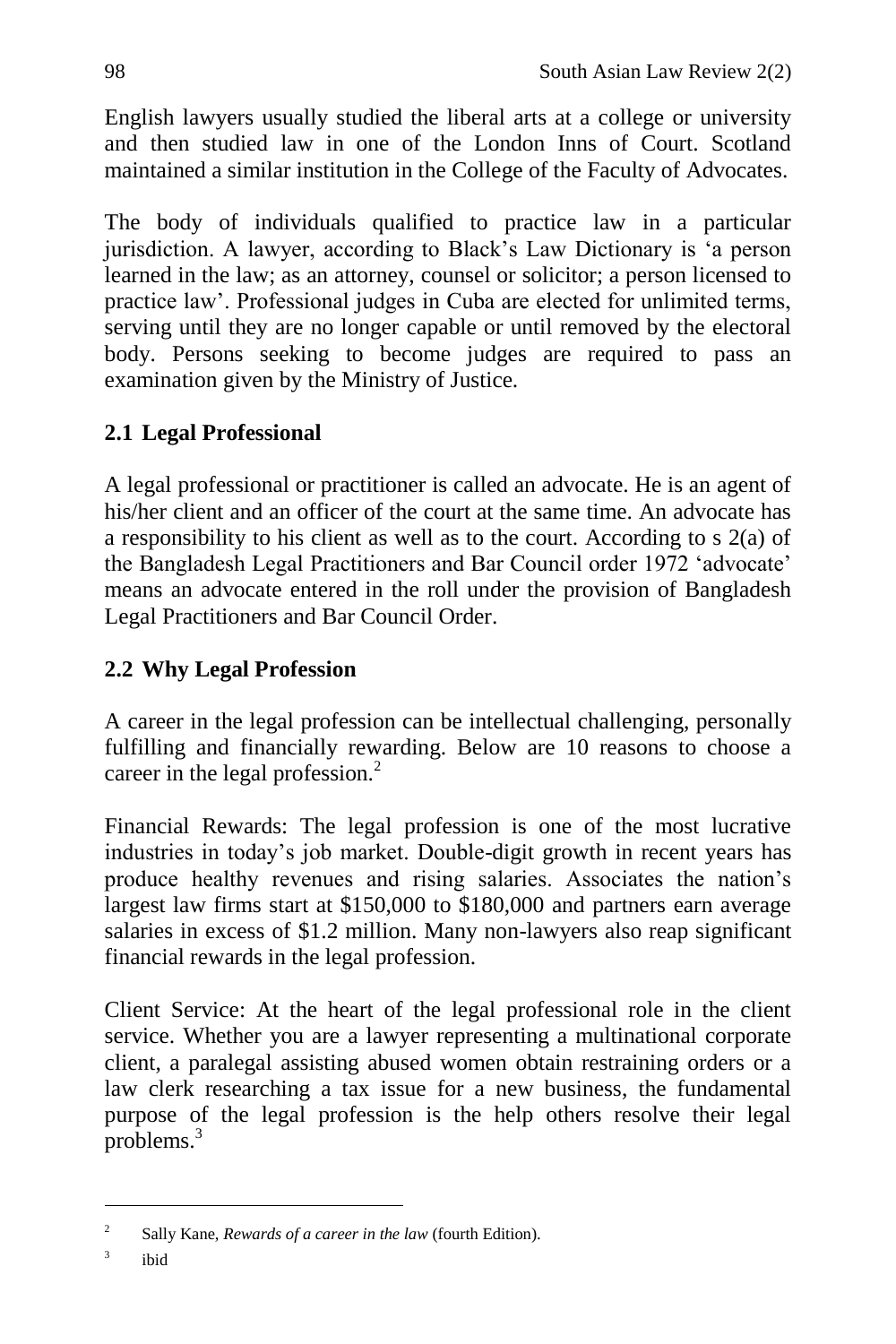Diverse Legal Carrier Option: The complexities of our legal system have created hundreds of legal career options that serve a variety of core and non-core legal function. From lawyers, judges and mediators to paralegals, secretaries and consultant, the legal professional's role is expanding and evolving to keep pace with the ever-changing legal system.

Growth and Opportunity: In the last several years, the legal profession has experienced staggering growth. A study rise in profits and revenues, expended headcounts and significant salary increase have provided plenty of job opportunities in a broad range of legal positions.

Prestige: In a culture that views high pay, impressive schooling and societal power as hallmark of success, the legal profession has long been regarded as a noble and elite profession. This image is further boosted by the portrayal of legal career in the media as exciting, glamorous, fastpaced and desired. As a result the legal profession has held its allure and careers in the law remain is one of the most sought-after professions in today's job market. $4$ 

Global Perspective: More firms and corporations are crossing international borders and expending across the globe thought mergers, acquisitions, consolidation and collaboration with foreign counsel. The globalization of the legal profession provides today's legal professional with a world view and the opportunity to serve international clients.

Prosperity: Historically, the legal profession has weathered economic downturns quite well and should do so in the future, in the part due to the growing geographic and practice diversification of many law firm. In fact, some practice areas such as litigation, bankruptcy and reorganization, residential real estate foreclosure and regulatory compliance will actual benefit from an economic slowdown. As a result, legal professionals should find plenty of job opportunities in any economic climate.

Intellectual Challenge: Navigating an evolving legal system, advances in technology, vast bodies of case law and the demands of the legal profession creates a stimulating intellectual environment for the legal professional. Lawyers and non-lawyer alike must grapple with conceptually challenging issue, reason with logic and clarity, and analyse case and statutory law, research complex legal issues and master oral and written communications.

 $\overline{a}$ 4

<sup>&</sup>lt;www.evaluation of legal profession.com> accessed 06 February 2021.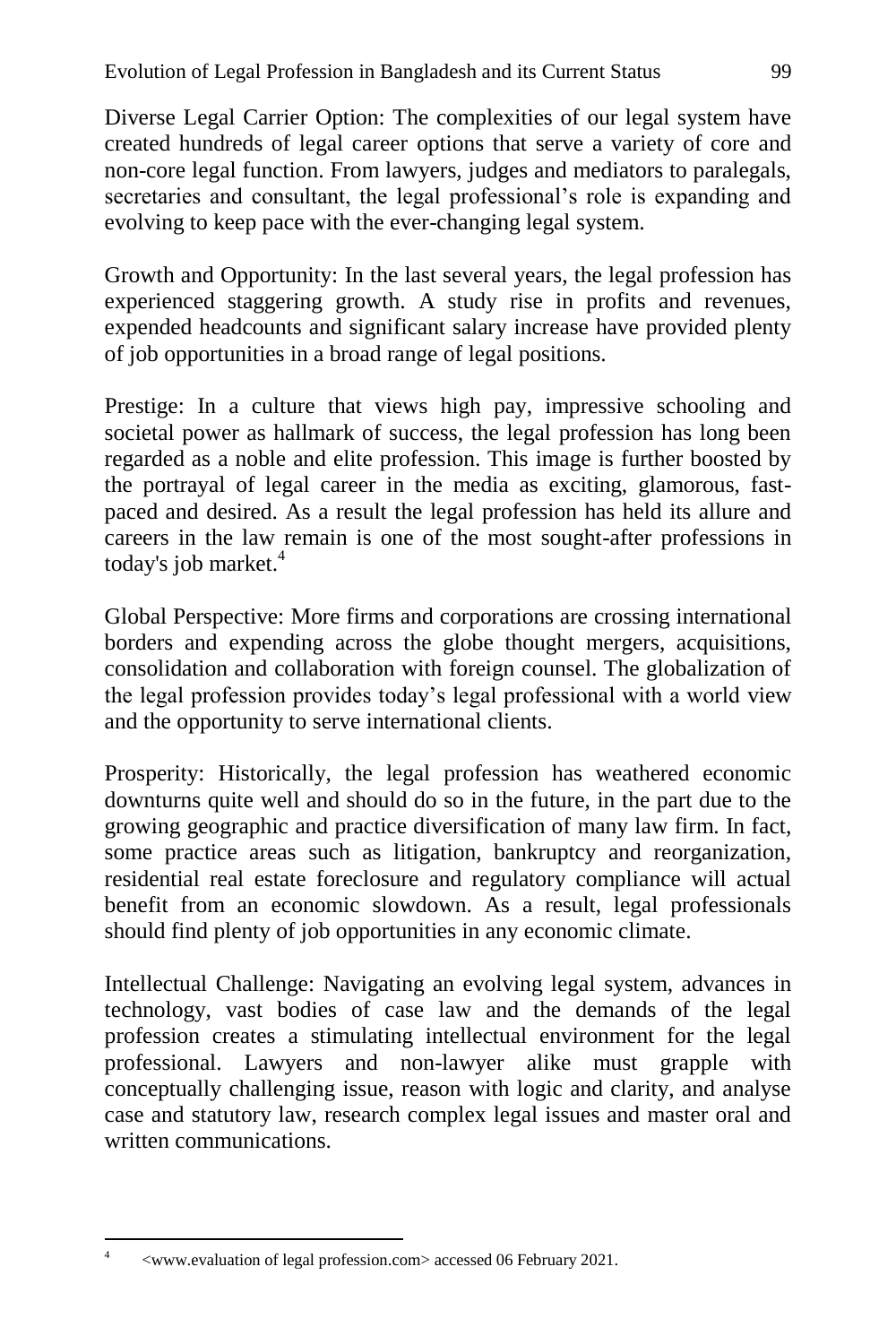Dynamic Environment: The legal profession is continually changing and evolving, bring new challenges and rewards. Legal professionals must be problem-solvers and innovators, willing to assume new responsibilities, tackle new challenges, master new technology and navigate an everevolving legal system. This dynamic legal landscape makes each day unique and fosters an enjoyable, fulfilling work experience.

# **2.3 Has Legal Profession Been Developed?**

The legal profession as it exists in Bangladesh today had its beginning in the first years of British rule. The Hindu pundits, Muslim muftis and Portuguese lawyers who served under earlier regimes had little effect upon the system of law and legal practice that developed under British administration. At first, the prestige of the legal profession was very low. From this low state and disrepute the profession development into the most highly respect and influential one in Bangladeshi society. The most talented Bangladesh was attracted to the study and practice of law. The profession dominated the public life of the country and played a prominent role in the national struggle for freedom. 'There was no movement in any sphere of public activities educational, cultural, or humanitarian in which the lawyers were not in the forefront'.<sup>5</sup> This paper will attempt to sketch the rise of the profession from its low state during the first hundred years, to explain the source of its respect and influence, to recount its accomplishments and contributions to the national life and, finally, to suggest some factors leading to its decline.

# **3.0 Historical Background of Legal Profession**

# **3.1 In Hindu Period**

In ancient Bangladesh as well as India the king was regarded as the fountain-head of justice. His foremost duty was to protect his subjects. He was respected as the lord of religion and was entrusted with the supreme authority of the administration of justice in his kingdom. The King's Court was the highest court of appeal. It was also the original court in the cases of vital importance to the kingdom. Next to the king was the court of the chief justice. Apart from the chief justice, the court consisted of a board of judges to assist him. In the district headquarters the courts were presided over by the government officers under the authority of the king for the administration of justice. In the villages there existed penchants (councils) consisted of a board of five or more members to dispense justice to the

 $\overline{a}$ <sup>5</sup> K. N. Katju, *The Days I Remember II* (1961).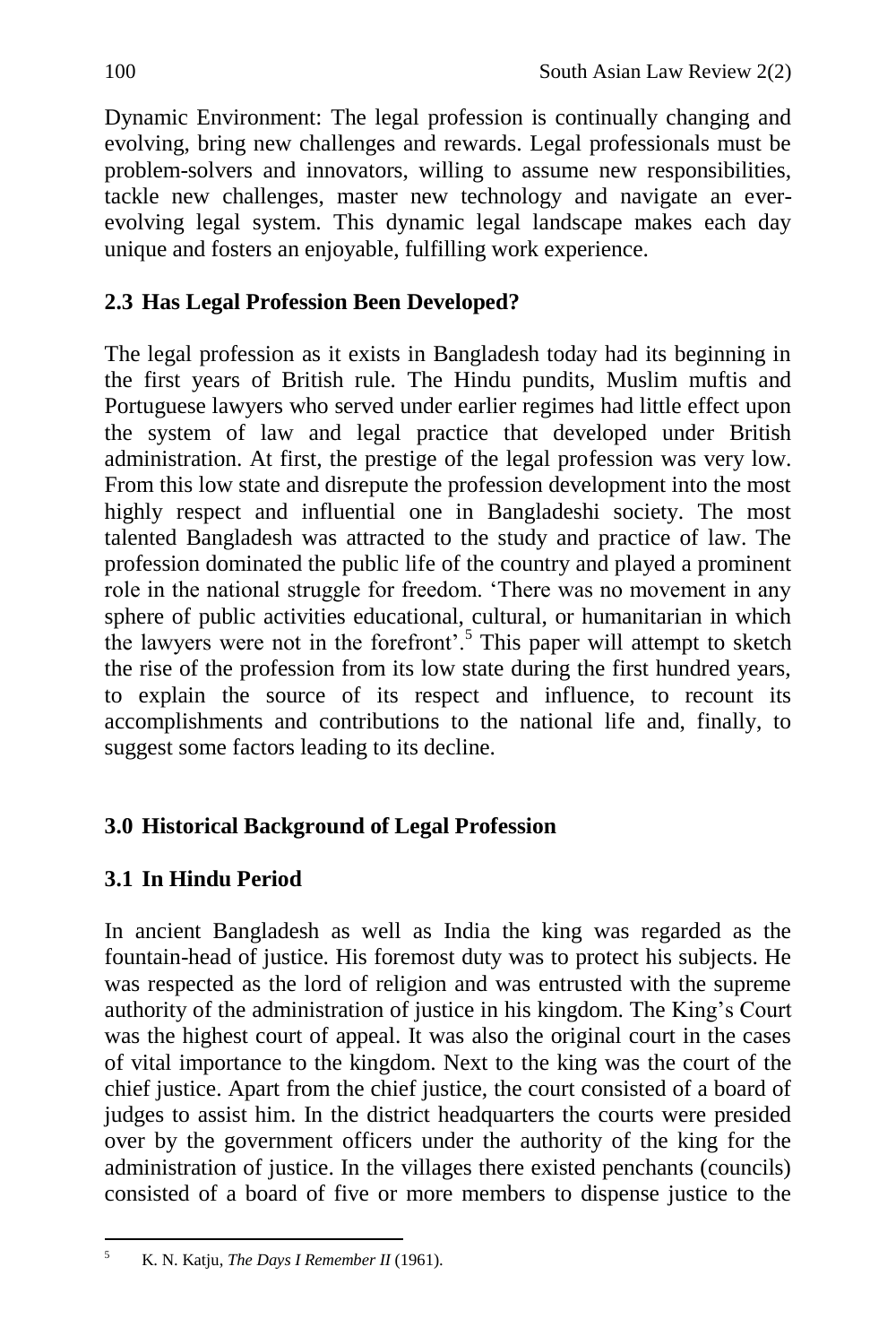villagers. The village penchants (councils) dealt with simple civil and criminal cases. In ancient Bangladesh the law which was administered was customary. Canon law was also recognized. Besides, dicta emanating from religion were regarded as a major source of law. This system remains operative in the country with some modifications here and there until the advent of Islam in Indian Sub-continent.<sup>6</sup>

## **3.2 In Muslim Period**

Muslim period marked the beginning of a new era in the legal history of Bangladesh. The Arab Muslim first came to India in the eighth century but it did not create any impression in the minds of the people of this subcontinent. But during the continuance of the sultanate, 1206 AD to 1526 AD, the administration of justice was taking formative shape, and during the Mughal period commencing from 1526 AD a well-organized legal system took a positive shape. During the Mughal period the emperor was considered the foundation of justice. The emperor created a separate department of justice with a view to regulating and observing the proper administration of justice. A systematic gradation of courts with welldefined powers of the presiding judge's existed all over the empire. They were as follows: at Delhi, the capital of Mughal Empire, three important courts were established: the emperor's court, the chief court of the empire and the chief revenue court. The emperor's courts presided over by the emperor, was the highest court of the empire. The court had original and appellate jurisdictions to hear civil and criminal cases. The chief court of the empire, presided over by the qazi-ul-quzat (chief justice) who was appointed by the emperor, was the second important court at Delhi, the sea of the capital. The court had the original and appellate jurisdictions to hear civil and criminal cases. It also supervised the working of the provincial courts. The chief revenues court, presided over by the diwan-e-ala was the third important court established at Delhi. It was the highest court of appeal to decide revenue cases.<sup>7</sup> In each province there were three courts, namely, the governor's court and the Bench, the Chief Appellate Court and the chief revenue court. The governors own court (adalat-e-nazim-esubah), presided over by the governor (nazim-e-subah), had original jurisdiction to hear cases arising in provincial capital. Sometime the governor presided over a bench to hear original, appellate and revision cases. The provincial chief appellate court was presided over by the Qazie-subah. The court had original and criminal jurisdiction. In each district (sarkar) there were four courts, namely, the chief civil and criminal court

 $\overline{a}$ <sup>6</sup> A.B.M. Mafizul Islam Patwari, *Legal System of Bangladesh* (Humanist and Ethical Association of Bangladesh) 2.

<sup>7</sup> ibid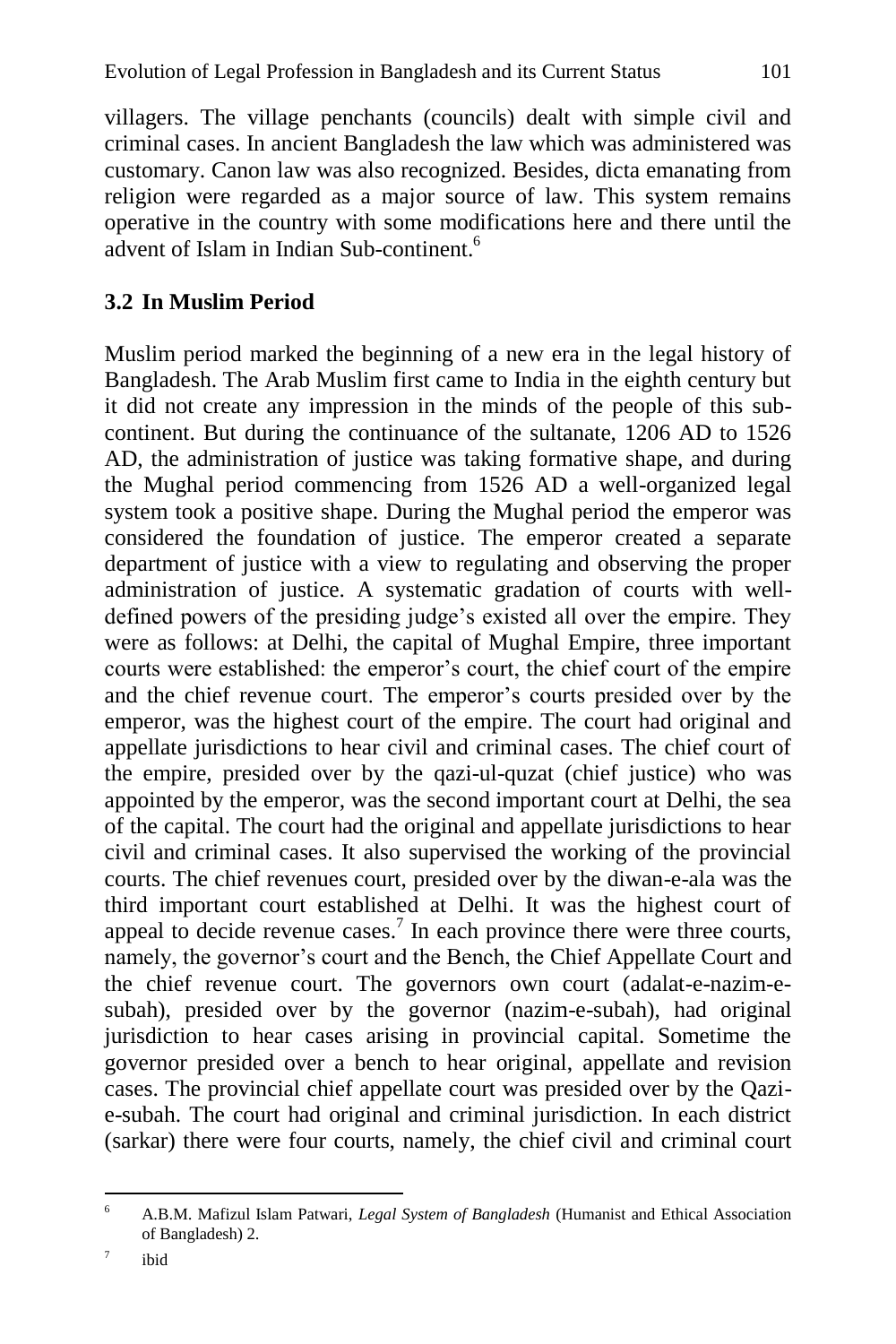of district, faujdari adalat, court of kotwali and amalguzari. In each piranha there were three courts, adalat-e-paragana, court of kotwali and kachehri. At the village level the Mughal retained the ancient system of the penchants for the settlement of petty disputes. Serpent, the villageheadman, was the president of the penchant. This system of law under the Mughals was effective and worked well for some centuries. Its disintegration started when the control of the Mughal emperors over the provinces became less effective. Another cause of this disintegration was the coming of the English and the infiltration of their legal system into the country. The acquisition of sovereignty over India was slowly made by imperceptible steps and 'the sudden application of a foreign law was in the highest degree, improbable<sup>'8</sup> but ultimately the English established their sovereignty over India sub-continent and made an expansion of the common law in India<sup>9</sup>.

# **3.3 In British Period**

The English first came to India as trading companies under a series of charters granted by successive English sovereigns. The earliest was of Elisabeth in 1600 AD it gave the company power to make reasonable byelaws, ordinances for the good government of the company and its servants provided they were not contrary to 'the laws, statutes or customs of the English realm'. Sir James Stephen thought that this first introduced the laws of England into India.<sup>10</sup> In 1726 AD the crown granted letters patent creating mayors courts in the presidency towns of Calcutta, Bombay and Madras.<sup>11</sup> These were not the company's courts but courts of the king of England. These courts consisted of the mayors and certain aldermen and were authorized 'to try, hear and determine all civil suits, actions and pleas' and 'to give judgment and sentence according to justice and rights'. The charter creating the mayors courts did not expressly state that the law to be applied by these courts was to be the law of England. But the decision of the Privy Council was that the charter introduce into the presidency towns the law of England- both common law and statute lawas it stood in  $1726$ <sup>12</sup> Morley differing from the view expressed by Sir James Stephen also reached the similar conclusion.<sup>13</sup> In course of time the activities of the companies were not confined to the factories; and their

 $\overline{\mathbf{8}}$ <sup>8</sup> *Mayor of Lyons v East Indian Co*, (1836) MLA 175, per lord brougham at p 277.

<sup>9</sup> ibid

<sup>&</sup>lt;sup>10</sup> Justice Vivian Bose, 'The Migration of the Common Law' (1960) 76 The Law Quarterly Review 59.

<sup>&</sup>lt;sup>11</sup> Letters patent of  $24<sup>th</sup>$  September, 1726, the 13 year of the reign of George I.

<sup>12</sup> *Advocate- General of Bengal v Ranee Surname Dossee*, (1863) 9 MIA 424.

 $13$  Bose (n 10) 60.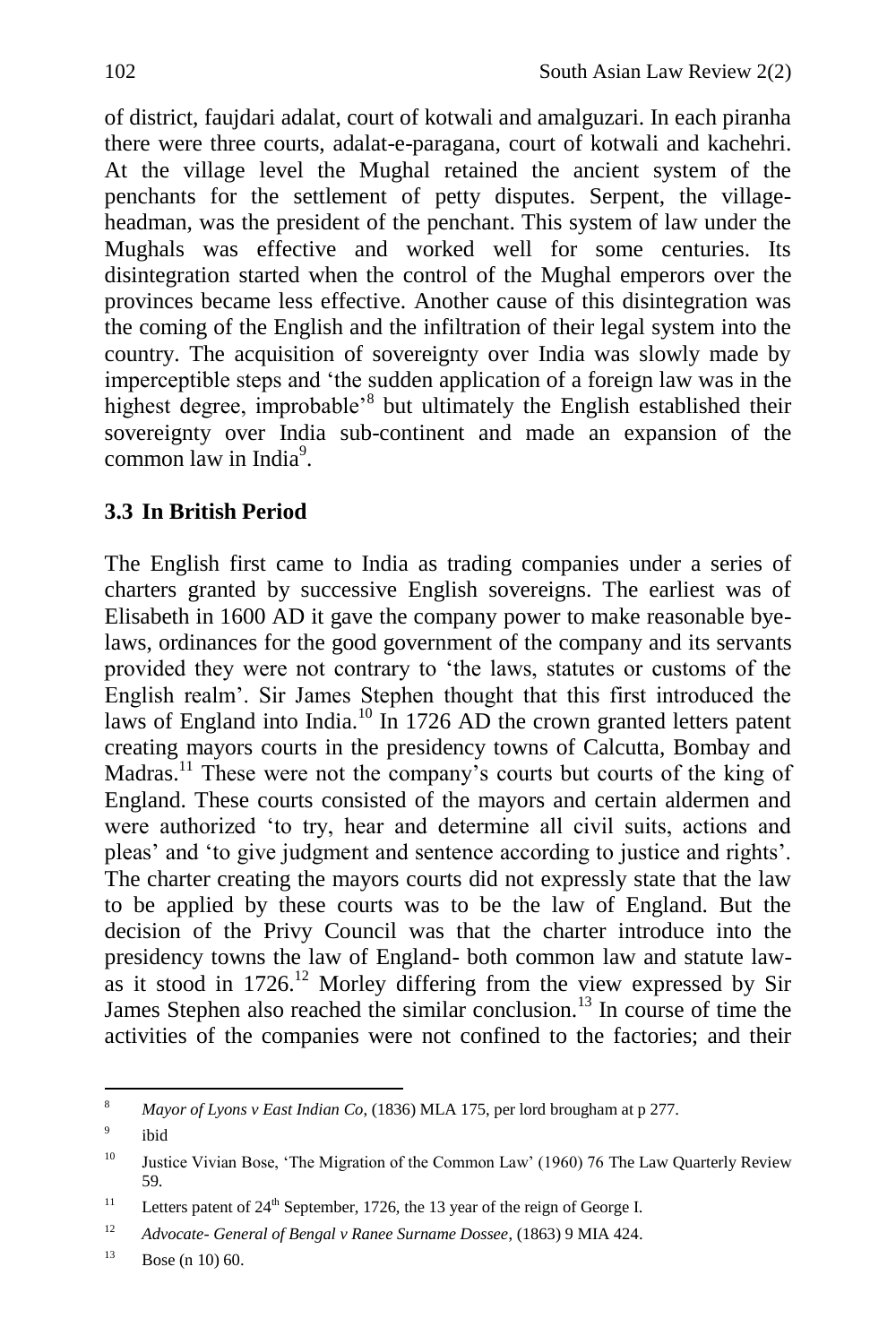officers gradually assumed the management of affairs in the interior of the country as well. They defeated the Nawab of Bengal in 1757 AD and established the political supremacy in Bengal, Bihar and Orissa. In 1765 AD, Clive successfully persuaded Mughal emperor Shah Alam to grant to the company Diwani for the collection and administration of revenue of Bengal, Bihar and Orisa. 'This involved the establishment, not only of officers to collect the revenue, but also of courts to administer civil and criminal justice'.<sup>14</sup> Professor Alan Gledhill regarded it 'the *de jure* recognition of supreme control of the British'.<sup>15</sup> After the acquisition of Diwani in 1765 AD the company introduced adalat or court system in 1772 AD for the administration of justice in Mufassil each revenue district. For civil justice, provincial civil court styled Mufassil Diwani Adalat was established in each collectorate and a chief civil court styled Sader Diwani Adalat with appellate power was established in beyond the presidency town of Calcutta and set up two types of courts in Calcutta. A Supreme Court of Judicature replacing the Mayor's court was established in Calcutta by a charter of the 26 March, 1774 AD, pursuant to the regulation Act of  $1773$  AD<sup>16</sup> passed by British Parliament. It had jurisdiction of a common law court and also the powers of the court of chancery in Britain. In 1862 AD the High Court of Calcutta was established pursuant to the provisions of the High Courts Act  $1861$ .<sup>17</sup> These High Courts replaced the Supreme Court and Chief Civil Court or Sadar Diwani Adalat. All the original and appellate jurisdictions of the Supreme Court, the appellate jurisdiction of Sadar Diwani Adalat and Sadar Nizamat Adalat became vested in the said High Court. Provision for appeal from the High Court to the Privy Council was made under certain circumstances. The provisions of the High Court Act 1861, were modified by the Indian High Court Act  $1911^{18}$ . The Government of Indian Act  $1915^{19}$  re-enacted all provisions made by the Indian High Courts Acts of 1861 and 1911 in relation to the High Courts. The Government of India Act  $1935^{20}$  retained many provisions regulating the establishment, constitution, jurisdiction and powers of the High Courts. The Government of India Act 1935 also provided for the establishment of a Federal Court which was given exclusive original jurisdiction to decide cases between the centre and the constituent units. Its advisory jurisdiction was limited only to those cases

<sup>18</sup> ibid

 $14$ Patwari (n 6) 6.

<sup>15</sup> Alan Gledhill, *Pakistan: The Development of Its LOCHS and Constitution* (London: Stevens and Sons 1967) 17.

 $^{16}$  Patwari (n 6) 6.

 $17$  ibid 6 [3.]

 $19$  ibid 6 [4].

 $^{20}$  ibid 7 [1].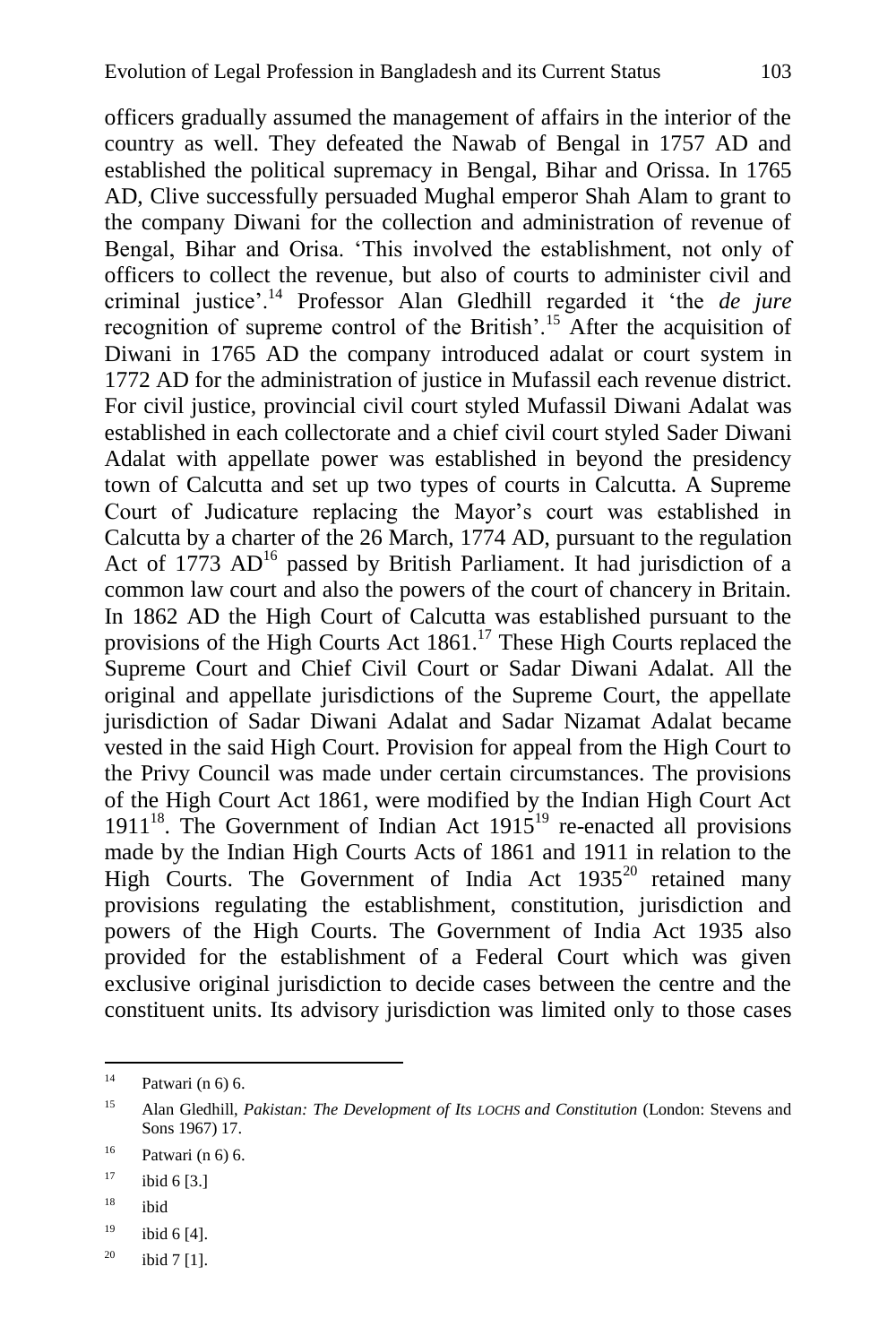which were referred to it by the Governor-General for its advice on any legal question of public importance. It also exercised appellate jurisdiction from the decisions of the High Courts but it was a very limited one. The Act made provision for an appeal to the Privy Council from the Federal Court. This judicial system continued up to 1974 AD, when two independent dominions, India and Pakistan, were created under the Indian Independence Act  $1947<sup>21</sup>$  Before closing the discussion on the legal system under the British period a brief discussion on the codification of law should be made. The legal system prevailing in Indian Sub-continent near about the beginning of the 19 century was full of confusion and chaos. Law in all the Presidency Towns was not uniform. Judicial decisions introduced some difference therein. There was uncertainty whether a particular proposition of law was applicable or not either in the Mofussil or in the Presidency Towns till the highest court had given a verdict. ‗The non-Hindu and non-Muslim sections of population were subject to different laws as according as they resided in the Mofussil or in the Presidency Towns, and this caused them great inconvenience'.<sup>22</sup> The condition of law at that period provoked comments and criticisms from many leading people who put emphasis on the codification of law.<sup>23</sup> The creation of an all India Legislative Council in 1833 under the Charter Act of 1833<sup>24</sup> and creation of Law Commission of 1835, 1853, 1861, and 1879, were the direct reflections of those comment and criticisms, $2<sup>5</sup>$  and the promulgation of the Indian Penal Code 1860 (ACT XLV of 1860), marked  $\cdot$ <sup>the beginning of the period of codification of substantive law'.<sup>26</sup> In 1872</sup> the famous Indian Evidence Act (Act I of 1872) and Indian Contract Act (Act IX of 1872) were passed. All these Acts were based on the common law of England and made remarkable few departures from it.<sup>27</sup> Within a few years a number of Acts were passed which provided the laws according to the provision of which administration of justice was maintained. In this way 'the English brought into India not only the mass of legal rules strictly known as the common law but also their traditions, outlooks and techniques in establishing, maintaining and developing the judicial system<sup>-28</sup> the far reaching impact of which will not be removed in the near future.

 $\overline{21}$ ibid 7 [3].

<sup>22</sup> Hansard's Debates, Third Series, Vol. XVffl, 729 (1833). See also *Musleah v Musleah,* Ind. Dec. (OS) HI, p 147.

<sup>&</sup>lt;sup>23</sup> M. P. Jain, *Outlines of Indian Legal History* (Bombay: N. M. Tripathi Private Ltd 1972) 500-505.

 $2^4$  3 & 4 Will. IV C. 85.

 $^{25}$  Jain (n 22) 511-551.

 $^{26}$  ibid 55 [3].

 $27$  Bose (n 10) 60.

<sup>&</sup>lt;sup>28</sup> M. C. Setelvad, (London: Stevens and Sons Limited 1960) 3.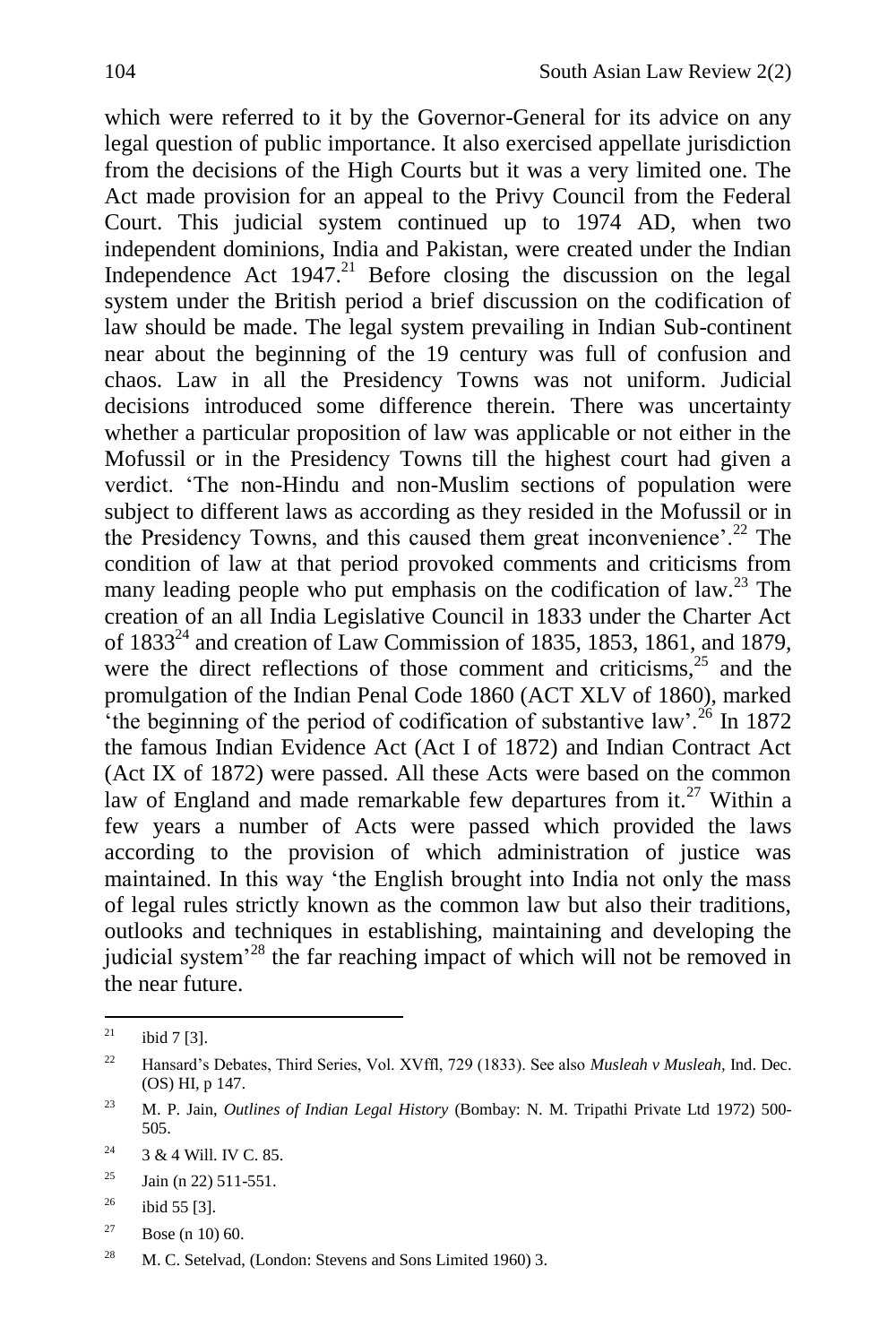#### **3.4 After Independence**

After independence of India Sub-continent in 1947 AD, Bangladesh became a province of Pakistan which was run in accordance with the provisions of the Government of India Act 1935, read with the Indian Independence Act 1947. Under the new constitutional arrangement, a new Federal Court of Pakistan was set up at Karachi.<sup>29</sup> The Federal Court (Enlargement of jurisdiction) Act 1950 provided that appeals which previously lay to the privy council would lie to the Federal Court and the Privy Council (Abolition of jurisprudence) Act  $1950$ ,<sup>30</sup> transferred on the  $22<sup>nd</sup>$  April 1950, to the federal court all the appellate jurisdiction of the privy council in respect of Pakistan. To exercise powers and jurisdiction over the territory comprising the then province of East Bengal a new high court for East Bengal was set up at Dhaka in  $1947$ .<sup>31</sup> This High Court had exercise same power and authority in the administration of justice as the High Court of Calcutta did. After the emergence of Bangladesh the High Court of East Pakistan was replaced by the High Court of Bangladesh<sup>32</sup> and later on by the Supreme Court of Bangladesh under the Constitution of Bangladesh 1972. The Supreme Court of Bangladesh administers justice according to those laws which were in force in Bangladesh on the 25 March  $1971<sup>33</sup>$  subject to the provision of the Constitution of Bangladesh and the consequential changes made by the competent authority. From the above discussion it is revealed that the present legal system of Bangladesh is not an outcome of a revolution but evolution starting from an undated ancient Hindu period. It passed though the Muslim period for some centuries and took a positive shape at the latter part of the British period. So, it emanates from a mixed system of indo-Mughal and English law, common law and equity, the English law predominating. After the end of the British rule in 1947, though sovereignty and independence of the people of this region have been established but no change in the basic structure of the legal system as established by the British has yet been made.

 $\overline{a}$ 

<sup>29</sup> The Federal Court Order, 1947 (G. G. O. 3 of 1947). *See* Constitutional Documents (Pakistan) vol IV-B, (Karachi: Government of Pakistan Press 1964) 919.

<sup>30</sup> The Federal Court Order 1947 (G. G. O. 3 of 1947). *See* Constitutional Documents (Pakistan) vol l ff, p 73.

<sup>31</sup> The High Court (Bengal) Order 1947. For the text *see* Constitutional Documents (Pakistan), vol IV-B, p 915.

<sup>32</sup> *See* High Court of Bangladesh Order 1972.

<sup>33</sup> *See* Proclamation of Independence 1971, read with Laws Continuance Enforcement Order 1971.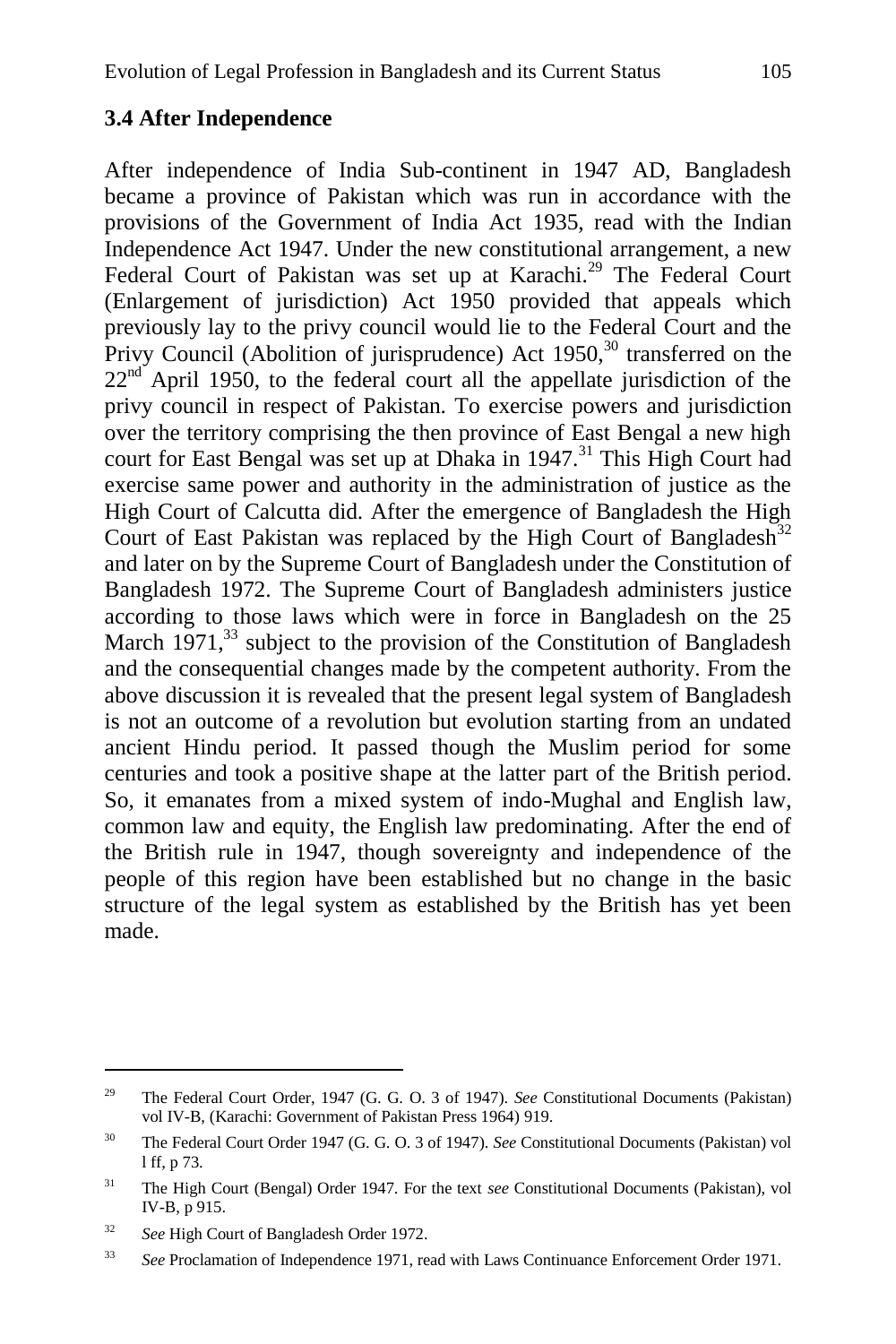# **4.0 Legal Profession in Islamic Perspective**

The Holy Ouran: Surah Al-Anbiya (21): 78-79 says 'We also bestowed favours upon Daud and Sulayman when the two were judging a case regarding the field into which the sheep of certain people had strayed by night and were watching them to arrive at the right decision although we had given wisdom and knowledge to both of them'. Surah Ysuf (12): 22- 29 says ‗Yusof said: it was she who attempted to seduce me. At this one accusing the other, one member of her own family bore witness saying if his shirt is ripped from the front, then she is speaking the truth and he is lying. But if it is ripped from behind then he is speaking the truth and she is lying'.

Sumh An-Nisaa (4): 105 says that representation in giving testimony in law of evidence, "We have revealed to you book with the truth so that you may judge between people in accordance with the right way which Allah has shown you so be not an advocate for those who betray trust, seek Allah forgiveness, surely Allah is forgiving, Merciful'.

Hadith: Hadith Ummu Salamah reported that the messenger of Allah declared; 'I'm only a human being and you bring your disputes to me Perhaps some of you indulge in logic to prove your assertions and it may be that I give my decision or the strength of your argumentation. Should I therefore give one that which his brother entitled to he should not take it, for it would be as if I am giving him a coal of fire?' Hadith: ‗If anyone walks with an oppressor to strengthen him, knowing that he is an oppressor he has gone forth from Allah'.

# **5.0 Current Scenario of Legal Profession in Bangladesh**

Legal education is also substantively relevant for other spheres of national life related to law-making and law-enforcing, governance and administration, corporate legal counselling and alternative dispute resolution. Besides, lawyers, judges and law-graduates engaged in their respective professions requiring expert understanding and application of law have an obligation before the people at large to facilitate their access to justice, not only by way of application of law, but also by promoting mass legal awareness, sensitizing people to sect oral as well as national issues, upholding and propagating, thereby, social values of law. These have great bearing on the rule of law, democracy and socio-economic development of a nation. Importance of legal education which plays a major role in catering to the above needs, therefore, can hardly be exaggerated. It is important to know what are the law schools in the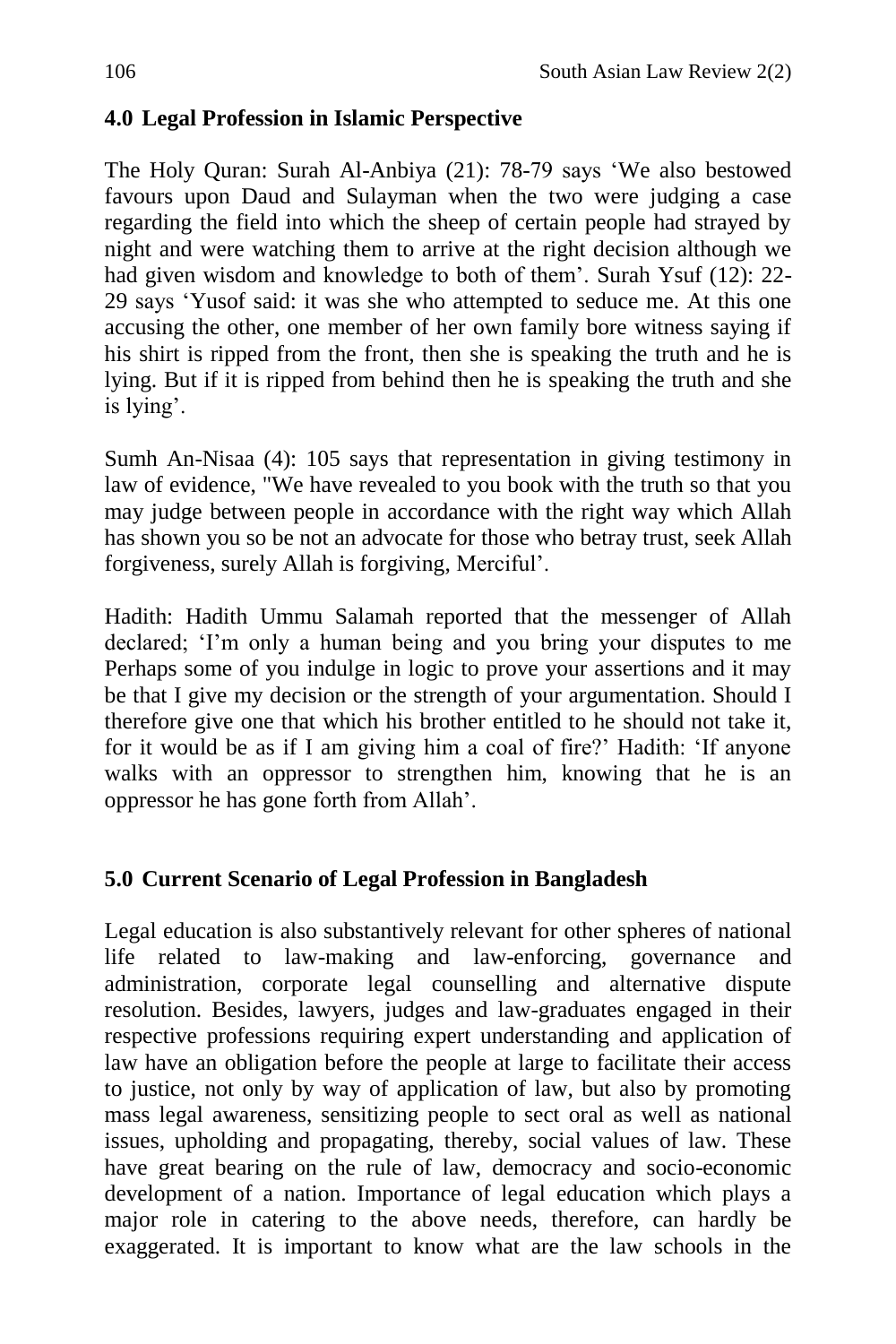country, and how are they doing. It is also important to know what is being taught there, and who are teaching as well as who are being taught and how they are being taught. Finally, it is immensely important to know the products of law schools - the law graduates - with what legal knowledge, practical skills and values they pass out of the law schools.<sup>34</sup> There is a general consensus amongst experts and concerned persons that existing legal education in Bangladesh does not sufficiently correspond to the needs of the nation, and hence it needs to be reviewed and reformed. In the last several years, there has been lot of discussions, seminars, workshops and conferences of lawyers, judges, law teachers and students and members of the civil society, who underlined the need for such reform. There have also been institutional participations in these discussionsgovernment, education commission, law-teachers' association, law students' association, bar, law faculties and colleges. Lot of constructive resolutions and recommendations has been made. These recommendations contain striking similarities as regards underlining the need for reforms and the contents of proposed reforms. Piles of files have accumulated, but alas, only for dust to settle on them.<sup>35</sup> For the first time a specialized national body like Law Commission of Bangladesh has undertaken a project for comprehensive review of legal education. It is believed this project would be able to mobilize the best minds of the country, solicit people's interest and opinion, take a fresh view of the problems of legal education, discuss them in detail, rationalize the existing recommendations, look for new recommendations, work them out and formulate a national charter of demands for reforms of legal education, and put it before the government and relevant bodies for implementation. It is

also believed, sponsorship of the project by CIDA would contribute greatly to its sustainability. Issues and problems of legal education in Bangladesh, many of them already identified at different times in the past at different levels and by different bodies and individual experts, may be enumerated as below.

- 1. Objectives of legal education meaning what national goals we would pursue with the education we receive in the law schools.
- 2. Policies and standards of legal education which in keeping with the objectives of legal education would set the requirements and conditions of high quality of legal education.
- 3. Nature of legal education, shedding light on dichotomy of academic and vocational legal education.

 $34$ <sup>34</sup> *See* Present Position of Legal Profession in Bangladesh.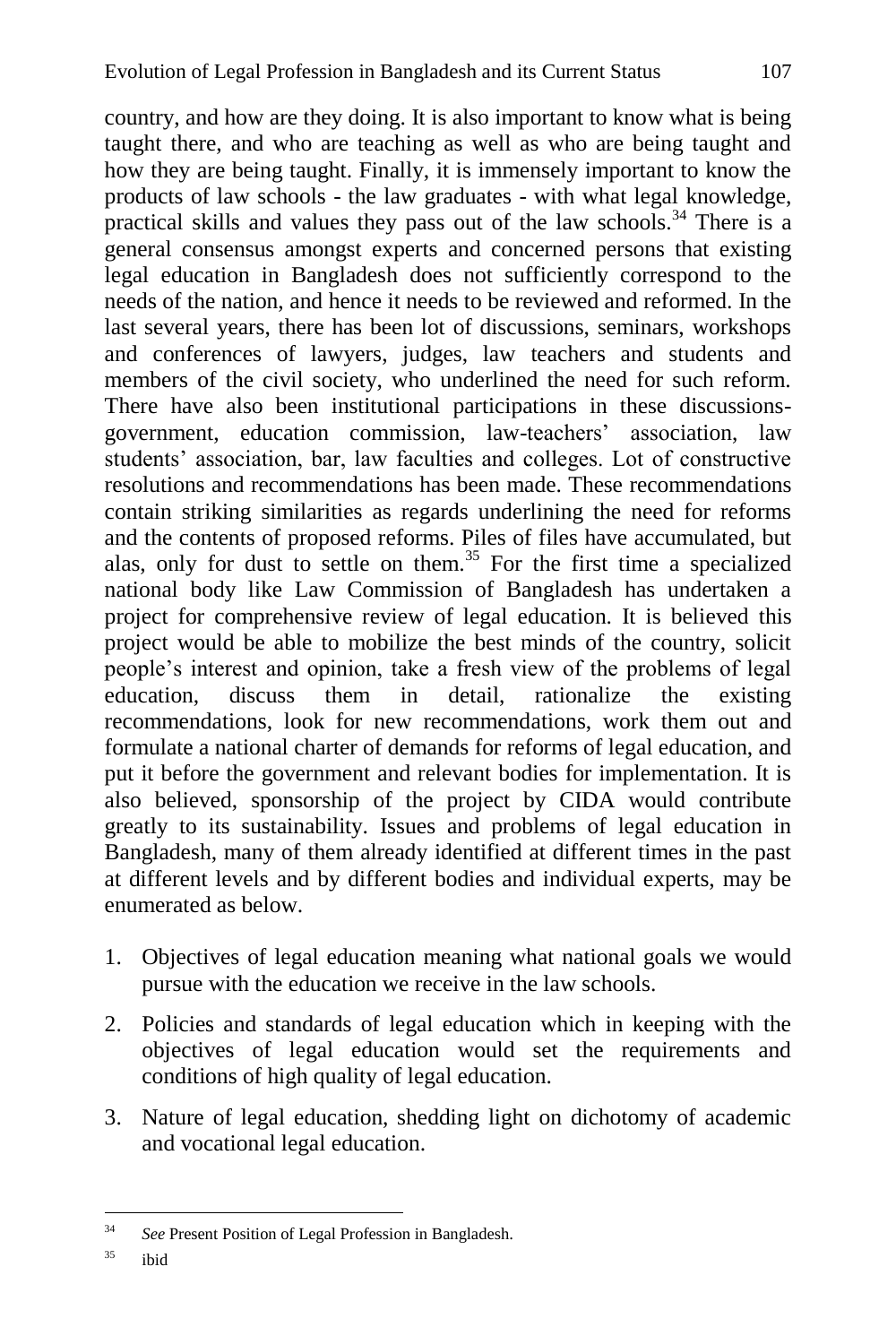- 4. System of legal education, focusing on different types of law schools which provide legal education in Bangladesh and the degrees they award.
- 5. Curriculum development & teaching methodology.
- 6. Clinical legal education which means not merely methodology of teaching, but also service to the community.
- 7. Students' pre-qualifications for admission to law schools and the procedures for admission.
- 8. Duration of law courses; examination and evaluation of the students.
- 9. Qualification, recruitment and remuneration of teachers.
- 10. Evaluation and accountability of teachers.
- 11. Education & training of the teachers and teaching materials.
- 12. Medium of instruction i.e. language.
- 13. The question whether basic legal education should be introduced in secondary and higher secondary levels of our national education system.
- 14. Role of certain national bodies like Bar Council and University Grants Commission in legal education.
- 15. Whether having a national agency on legal education with sufficient monitoring and controlling power would assist in providing quality legal education.<sup>36</sup>

# **6.0 Conclusion and Recommendations**

# **6.1 Conclusion**

Law is a dynamic and practical subject. It keeps on changing responding to the changing needs of the society. Besides, its depth and vastness can only be realized in the process of its application. Acquiring legal knowledge, therefore, becomes a life-long professional and intellectual pursuit. Powers programmers and functions of the Judicial Administration and Training Institute (JATI) of Bangladesh may be broadened to provide compulsory continuing legal education and training to the judges of the subordinate judiciary for a considerable period of time. Bangladesh Bar Council

<sup>36</sup> <sup>36</sup> Background Paper on the Review of Legal Education in Bangladesh, Prepared by CIDA, Law Commission Report, Published on 2006.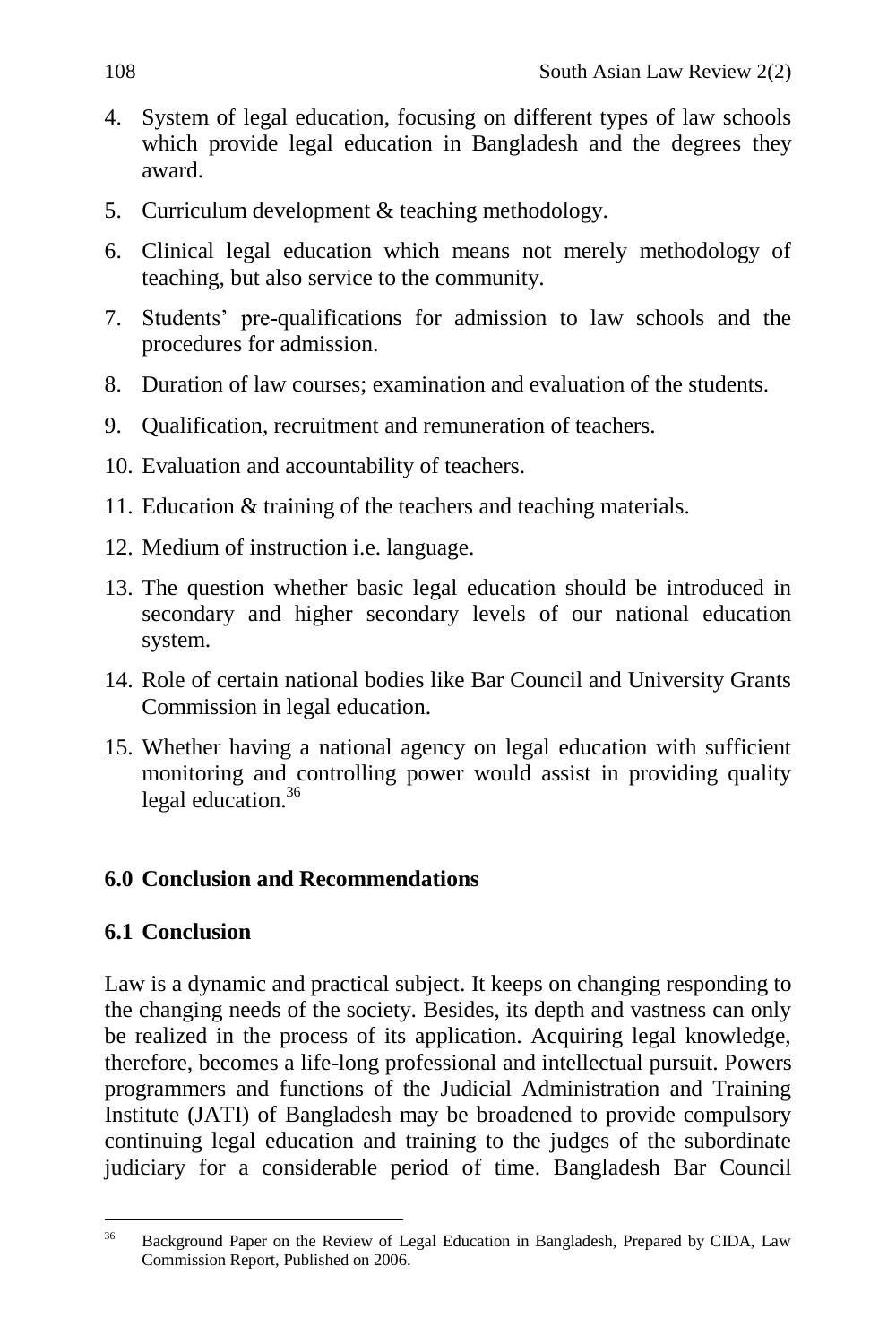initially introduced continuing legal education for young lawyers and law graduates. Now it has introduced Bar Vocational Courses as requirements for enrolment in the bar. The administration of justice in a legal system is run and administered by the interaction of some essential organs one of which is legal profession. Legal profession is noble, prestigious and service oriented task from time primordial from pole to pole. It demands higher degree of devotion, determination and commitment to the entire gamut of judiciary consists of judicial officer, court staff and justice seekers. A career in legal profession can be intellectual, challenging, personally fulfilling and financially rewarding. Increased segmentation and specialization in the legal profession has spawned a growing number of legal specialties and sub-specialties that cater to almost every legal interest. Vast bodies of case law and the demands of the legal profession create a simulating intellectual environment for the legal professional. In Bangladesh Lawyers, have a role in upholding the rule of law. Lawyers have played a vital role in shaping the social and political life of Bangladesh. Most of the frontline leadership for independence was from the legal profession. In all subsequent events of national importance, when citizens' rights and individual liberty have been at stake, Lawyers have remained staunch defenders of the rule of law and basic human rights.

#### **6.2 Recommendations**

In a bid to understand the level of professional ethics we can explore the answers of the following questions that are directly linked to ethics and to take note that the existing legal education system do not teach the law students or graduates the ethics or professional responsibility. There is no conceptual framework that to be a good lawyer a student needs to learn and develop good ethics and as such, there is no subject called legal ethics in the official curriculum of any of the law degree of our country.

Does an advocate get any systematic training during their process of making to build up a state of mind or attitude whereby they become committed to uphold the moral and ethical values which help them to ensure the rule of law?

What level of care are our legal professional bodies and the legal education system is providing to produce a lawyer or a law graduate to practice and appreciate the ethics to ensure the 'rule of law'?

1. Immediate need for massive reforms and overhauling of collage legal education by (a) extension of duration of courses from existing two years to three years with emphasis on practical course in the final year, (b) introduction of admission tests, (c) limiting number of seats for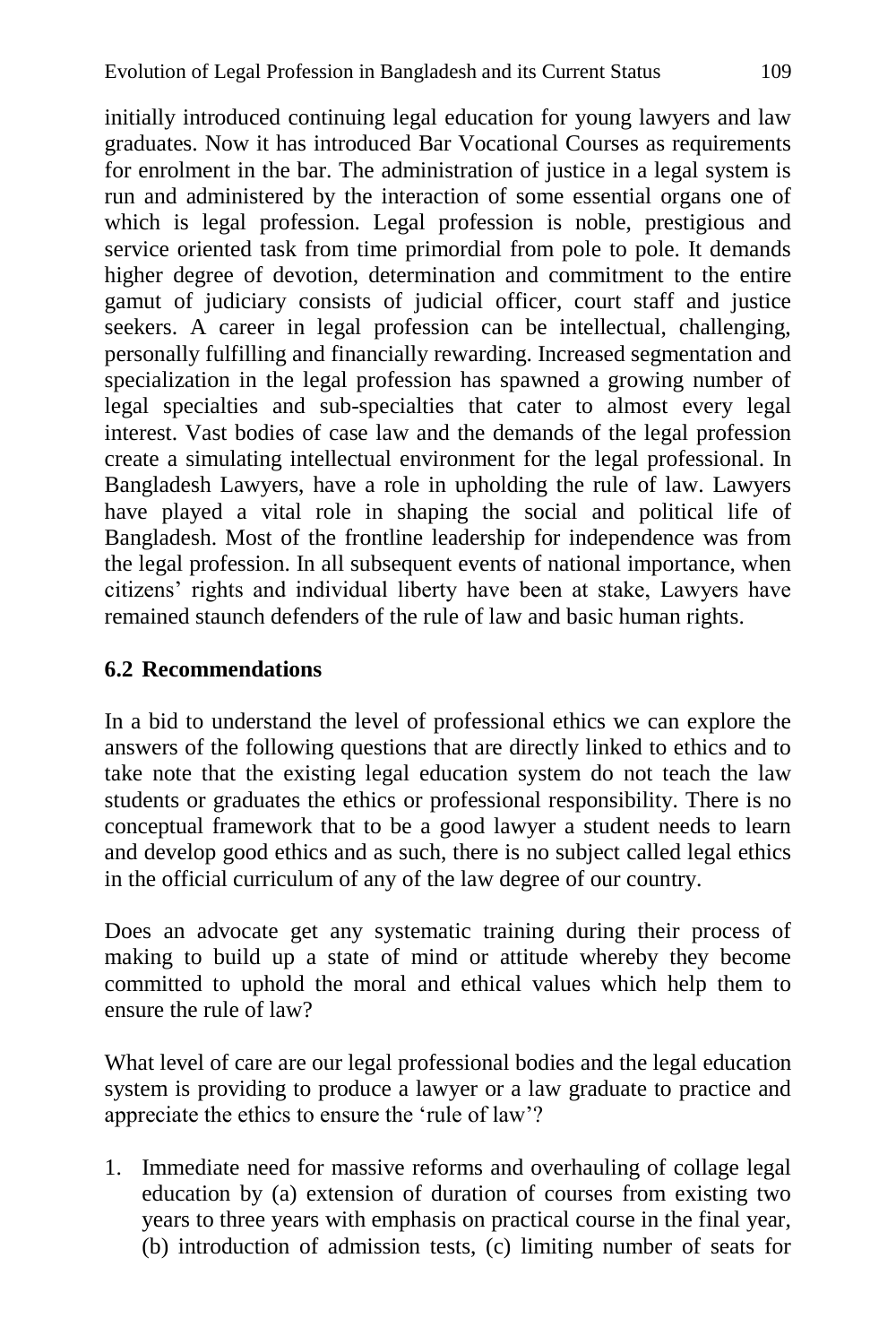admission, (d) mandatory appointment of full time teachers, (e) provision for government financial assistance, (f) provision for adequate infrastructural facilities like class rooms, library, books, computers etc, and (g) provision for effective supervision of the college or University.

- 2. Establishment of government sponsored model law colleges or university to set the norms and standard of modern legal education.
- 3. Evaluation and examination of students by problem oriented question.
- 4. Introduction of basic legal education at SSC and HSC levels as a part of general legal awareness, and as a stage of prequalification for higher studies in law. Ministry of education is to provide necessary directive and frame rules to incorporate fundamentals of law of the landing SSC and HSC curriculum.
- 5. Inclusion of legal education in governments' policy priorities, and to undertake concrete step to improve its quality.
- 6. Formation of a council of legal education for overall control, monitoring and supervision of legal education in Bangladesh. The Council will exercise its function in collaborate with the Bar Council and the University Grants Commission. Necessary law is to be enacted for the formation of the Council, which is would also entail amendment of the Bangladesh Legal Practitioners and Bar Council Order 1972, in so far as it concerns legal education.
- 7. To form legal education committee in the University Grant Commission consisting of the representatives of the law schools and with this end in view to make necessary amendments in the University Grants Order 1972 and the relevant rules.
- 8. Provision for additional vocational course up to one year for law graduates as prequalification for appearing at the bar examination. How this course would be designed and run would be determine by the proposed council of legal education.
- 9. Rational combination of academic and the vocational character of legal education to make sure law graduates acquire knowledge, skill and competency for legal practice as well a law related general service. It is necessary to provide for more practical method of teaching law i.e. Socratic method, problem method, case studies, moot court & mock trial, clinical legal education etc.
- 10. Promotion of inter-disciplinary approach to curriculum to help student better understand the societal problems. Subject like national history,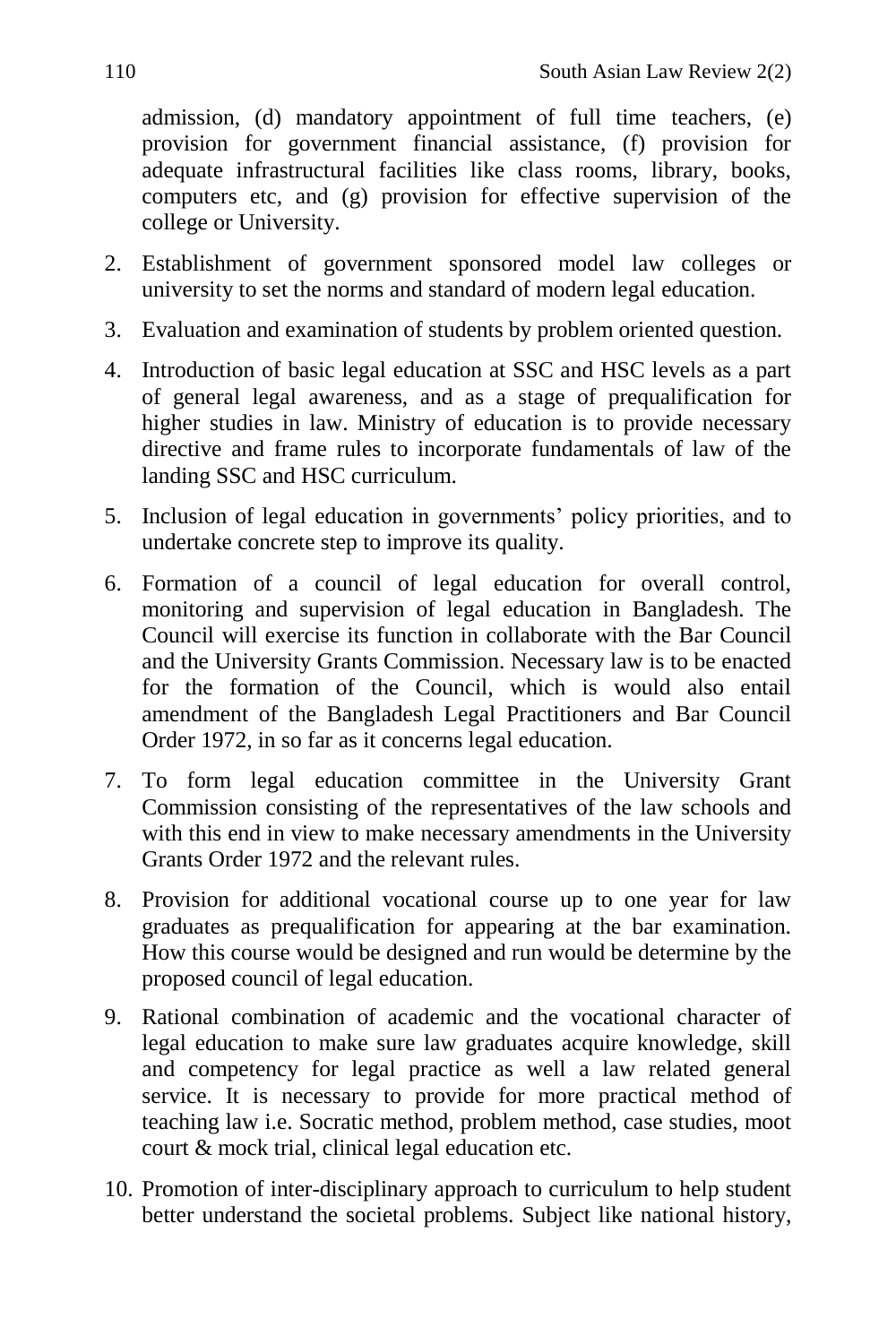economic, political science, sociology, logic etc could be included in the law curriculum.

- 11. Inclusion of new law course (subject) in the curriculum to response to the needs of modem economy, ICT and globalization. Subject such as corporate law, international economic law, e-commerce, intellectual property law, environmental law, medical jurisprudence need to be included.
- 12. To include in the curriculum separate courses on ADR, legal ethics, research, drafting and conveyance.
- 13. Need for emphasizing transnational aspects of law to include more subjects on public and private international law and comparative law.
- 14. To enhance human rights and gender sensibility of legal education, separate papers on these issues are suggested to be included in the syllabus.
- 15. Narrowing down the gap between collage legal education and university legal education by including more subjects in collage curriculum and extending its duration.
- 16. Introduction of clinical legal education which means learning law by providing legal service to the community. Students need to be involved in various ADR activities where they will be expose to real life situations and get opportunities to apply their knowledge of law as well as be sensitized to the rights of the marginalized sections of the community.
- 17. To preserve the present bilingual character of medium of instruction for law with an emphasis on effective learning of English.
- 18. Provision for training of the teacher.
- 19. Besides legal profession of a lawyer and a judge, to create more diversified professional jobs opportunities for the law graduates in various government and non-government departments. One of the ways to do it is to create by competitive examination BCS cadre service (legal) for law graduates to perform law related works in various government and autonomous bodies.
- 20. To provide for institutional accountability of teachers, and their evaluation by the students, details of the procedures accountability and evaluation would need to be worked out.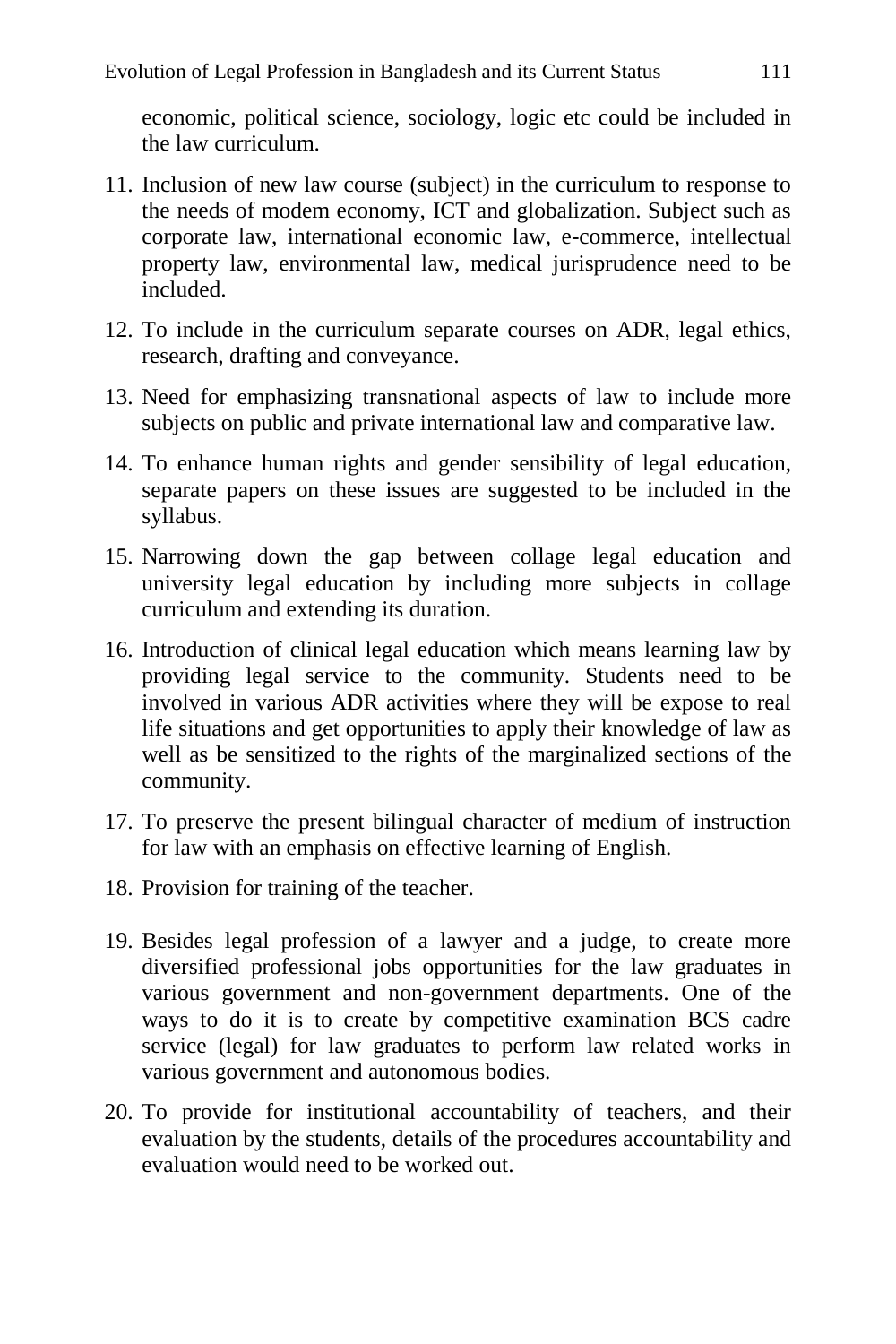### **REFERENCES**

#### **Legislations**

- **The Bangladesh Legal Practitioners and Bar Council Order 1972.**
- The Charter Act 1833.
- The Constitution of Bangladesh 1972.
- The Contract Act 1872.
- The Evidence Act 1872.
- The Federal Court (Enlargement of jurisdiction) Act 1950.
- The Federal Court Order 1947 (G. G. O. 3 of 1947).
- The Government of Indian Act 1915.
- The High Court (Bengal) Order 1947.
- The High Court Act 1861.
- The Indian High Court Act 1911.
- The Indian Independence Act 1947.
- The Laws Continuance Enforcement Order 1971.
- The Penal Code 1860.
- The Privy Council (Abolition of Jurisprudence) Act 1950.

#### **Others**

- *Advocate- General of Bengal v Ranee Surname Dossee*, (1863) 9 MIA 424.
- Background Paper on the Review of Legal Education in Bangladesh, Prepared by CIDA, Law Commission Report, Published on 2006.
- Constitutional Documents (Pakistan) vol IV-B, (Karachi: Government of Pakistan Press 1964).
- Gledhill A, *Pakistan: The Development of Its LOCHS and Constitution*  (London: Stevens and Sons 1967).
- Hansard's Debates, Third Series, Vol. XVffl, 729 (1833).
- Jain M. P., *Outlines of Indian Legal History* (Bombay: N. M. Tripathi Private Ltd 1972).
- I Justice Bose V, 'The Migration of the Common Law' (1960) 76 The Law Quarterly Review 59.
- Kane S, *Rewards of a career in the law* (fourth Edition).
- Katju K. N., *The Days I Remember II* (1961).
- *Mayor of Lyons v East Indian Co*, (1836) MLA 175.